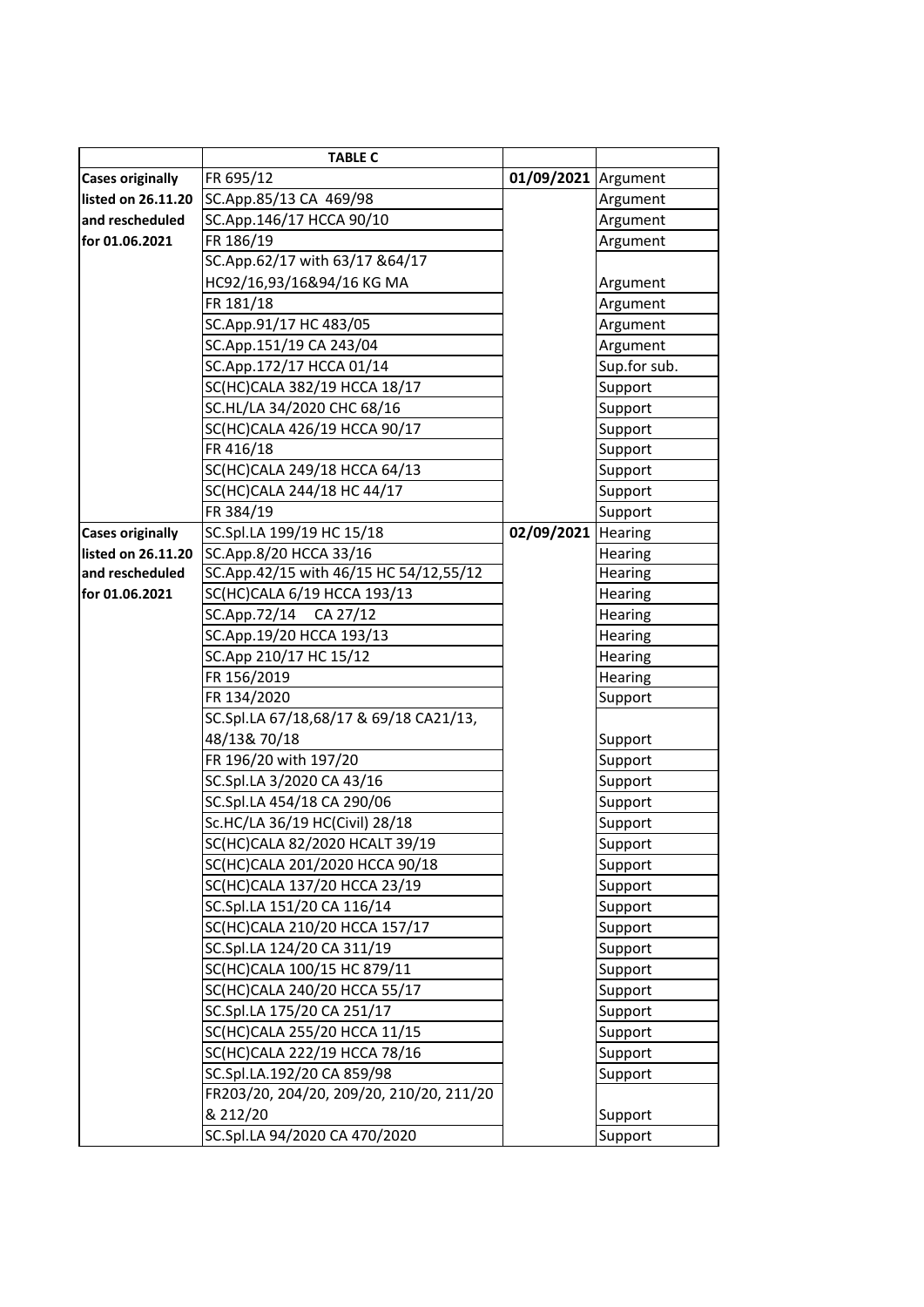| <b>Cases originally</b> | SC(HC)CALA 93/18 HCCA 50/15         | 03/09/2021 Argument |          |
|-------------------------|-------------------------------------|---------------------|----------|
| listed on 27.11.20      | SC.App.132/18 HC 25/16              |                     | Argument |
| and rescheduled         | FR 338/17                           |                     | Argument |
| for 02.06.2021          | SC(HC)CALA 399/18 HCCA 101/14       |                     | Argument |
|                         | SC.App 138/18 HCCA 160/14           |                     | Argument |
|                         | SC.App.109/19 CA 890/96             |                     | Argument |
|                         | FR 6/18                             |                     | Argument |
|                         | FR 47/14                            |                     | Argument |
|                         | SC.App.86/20 with 85/20 HCCA 36/19, |                     |          |
|                         | 35/19                               |                     | Argument |
|                         | SC.App.236/14 HCCA 59/09            |                     | Hearing  |
|                         | SC(HC)CALA 306/18 HCCA 12/12        |                     | Hearing  |
|                         | SC(HC)CALA 162/19 HCCA 9/11         |                     | Hearing  |
|                         | SC.App.97/14 HCCA 112/09            |                     | Hearing  |
|                         | SC.App.190/15 HCCA 94/09            |                     | Hearing  |
|                         | <b>SC.MISC 4/14</b>                 |                     | Hearing  |
|                         | SC.REV. 10/16                       |                     | Hearing  |
|                         | SC.Rule 3/2019                      |                     | Inquiry  |
|                         | SC(HC)CALA 193/19 HCCA 179/09       |                     | Support  |
|                         | SC.Spl.LA 62/2020 CA 157/18         |                     | Support  |
|                         | SC(HC)CALA 135/2020 HCCA 210/15     |                     | Support  |
|                         | SC.Spl.LA 402/19 CA 85/15           |                     | Support  |
|                         | SC.Spl.LA 447/19 HCCA 821/96        |                     | Support  |
|                         | SC(HC)CALA 246/19 HCCA 114/17       |                     | Support  |
|                         | SC(HC)CALA 139/20 HCCA 77/18        |                     | Support  |
|                         | SC(HC)CALA 451/19 HCCA 64/17        |                     | Support  |
|                         | SC.Spl.LA 119/2020 CA 198/-199/13   |                     | Support  |
|                         | SC(HC)CALA 165/20 HCCA 153/14       |                     | Support  |
|                         | FR 29/2020                          |                     | Support  |
|                         | SC(HC)CALA 224/18 HCCA 70/13        |                     | Support  |
|                         | SC(HC)CALA 140/20 HCCA 17/19        |                     | Support  |
|                         | SC(HC)CALA 3/2020 HCCA 69/18        |                     | Support  |
|                         | SC(HC)CALA 196/18 HCCA 389/16       |                     | Support  |
|                         | SC.HC/LA 91/19 HC 72/19             |                     | Support  |
|                         | SC(HC)CALA 104/20 HC 75/17          |                     | Support  |
|                         | SC.Spl.LA 142/2020 CA 409/17        |                     | Support  |
|                         | SC(HC)CALA 128/19 HCCA 14/18        |                     | Support  |
|                         | SC(HC)CALA 188/20 HCCA 159/19       |                     | Support  |
|                         | SC.HC/LA 27/2020 HC 51/17           |                     | Support  |
|                         | FR 252/2020                         |                     | Support  |
|                         | SC(HC)CALA 202/20 HCCA 198/16       |                     | Support  |
|                         | SC.Spl.LA 180/20 CA 23/14           |                     | Support  |
|                         | SC.Spl.LA 188/20 CA 402/17          |                     | Support  |
|                         | SC(HC)CALA 263/20 HCCA 182/14       |                     | Support  |
|                         | FR 280/20                           |                     | Support  |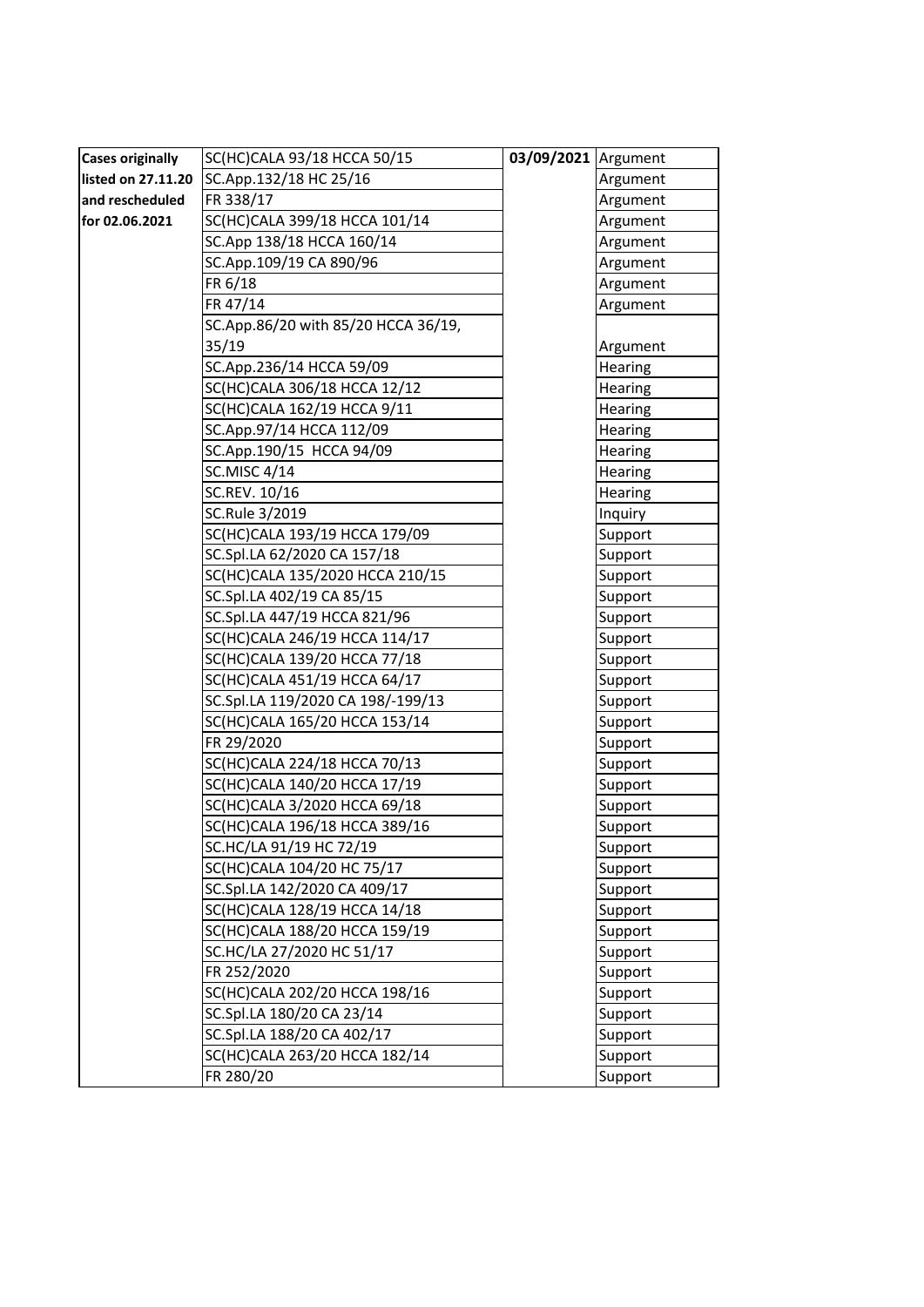| <b>Cases originally</b> | SC(HC)CALA 97/16 HCCA 1494/14       | 06/09/2021   Argument |                |
|-------------------------|-------------------------------------|-----------------------|----------------|
| listed on 30.11.20      | SC.App 08/18 HCCA 312/10            |                       | Argument       |
|                         | SC.App.60/15 with 58/15             |                       |                |
| and rescheduled         | HCCA 10/03,09/03                    |                       | Argument       |
| for 03.06.2021          | SC.App.01/18 HCCA 104/06            |                       | Argument       |
|                         | SC.App.173/16 HCCA 41/11            |                       | Argument       |
|                         | FR 87/18                            |                       | Argument       |
|                         | SC.App 171/12 CA 38/11              |                       | Argument       |
|                         | SC.App130/14 CA 282/18              |                       | Hearing        |
|                         | SC.App.99/16 HC.LA13/14             |                       | Hearing        |
|                         | SC.App.48/14 HCCA 65/11             |                       | Hearing        |
|                         | SC.App 10/17 HCCA 28/12             |                       | <b>Hearing</b> |
|                         | SC.App 126/13 HCCA 168/07           |                       | Hearing        |
|                         | SC.App.181/17 HC 37/12              |                       | Hearing        |
|                         | SC.App.51/12 HCCA 62/02             |                       | Hearing        |
|                         | SC.App.20/12 CA 1135/93             |                       | Sup.for Sub    |
|                         | Sc.Spl.LA 35/2020 CA 178/19         |                       | Support        |
|                         | FR 270/18                           |                       | Support        |
|                         | FR 172/19 & 250/19                  |                       | Support        |
|                         | SC(HC)CALA 83/19 HCCA 19/17         |                       | Support        |
|                         | SC(HC)CALA 42/20 HCCA 18/19         |                       | Support        |
|                         | SC.Spl.LA 41/20 CA 226-227/12       |                       | Support        |
|                         | SC.Spl.LA 42/20 CA 226-227/12       |                       | Support        |
|                         | SC.Spl.LA 43/20 CA 226-227/12       |                       | Support        |
|                         | SC.Spl.LA 205/16 CA 149/09          |                       | Support        |
|                         | SC.Spl.LA 373/19 CA 68/14           |                       | Support        |
|                         | SC(HC)CALA 21/13 HCCA 117/08        |                       | Support        |
|                         | SC(HC)CALA 142/18 HCCA 113/05       |                       | Support        |
|                         | SC(HC)CALA 315/19 HCCA 133/18       |                       | Support        |
|                         | SC.HC/LA with 7/19 & 6/19 HC 612/17 |                       | Support        |
|                         | SC.Spl.LA 417/19 HC 5395            |                       | Support        |
|                         | SC.Spl.LA 65/20 CA 94/12            |                       | Support        |
|                         | SC.Spl.LA 278/18 CA 230/01          |                       | Support        |
|                         | SC.Spl.LA 290/19 HCRA 2/12          |                       | Support        |
|                         | SC.Spl.LA 68/2020 CA 71/2009        |                       | Support        |
|                         | SC.Spl.LA 28/20 CA 367/17           |                       | Support        |
|                         | SC(HC)CALA 218/20 HCCA 133/18       |                       | Support        |
|                         | SC.Spl.LA 404/18 CA 98/07           |                       | Support        |
|                         | SC.Spl.LA 165/20 CA 63/20           |                       | Support        |
|                         | FR 355/19                           |                       | Support        |
|                         | SC.HC/LA 91/20 HC 24/2014           |                       | Support        |
|                         | SC.HC/LA 74/20 HC 92/18             |                       | Support        |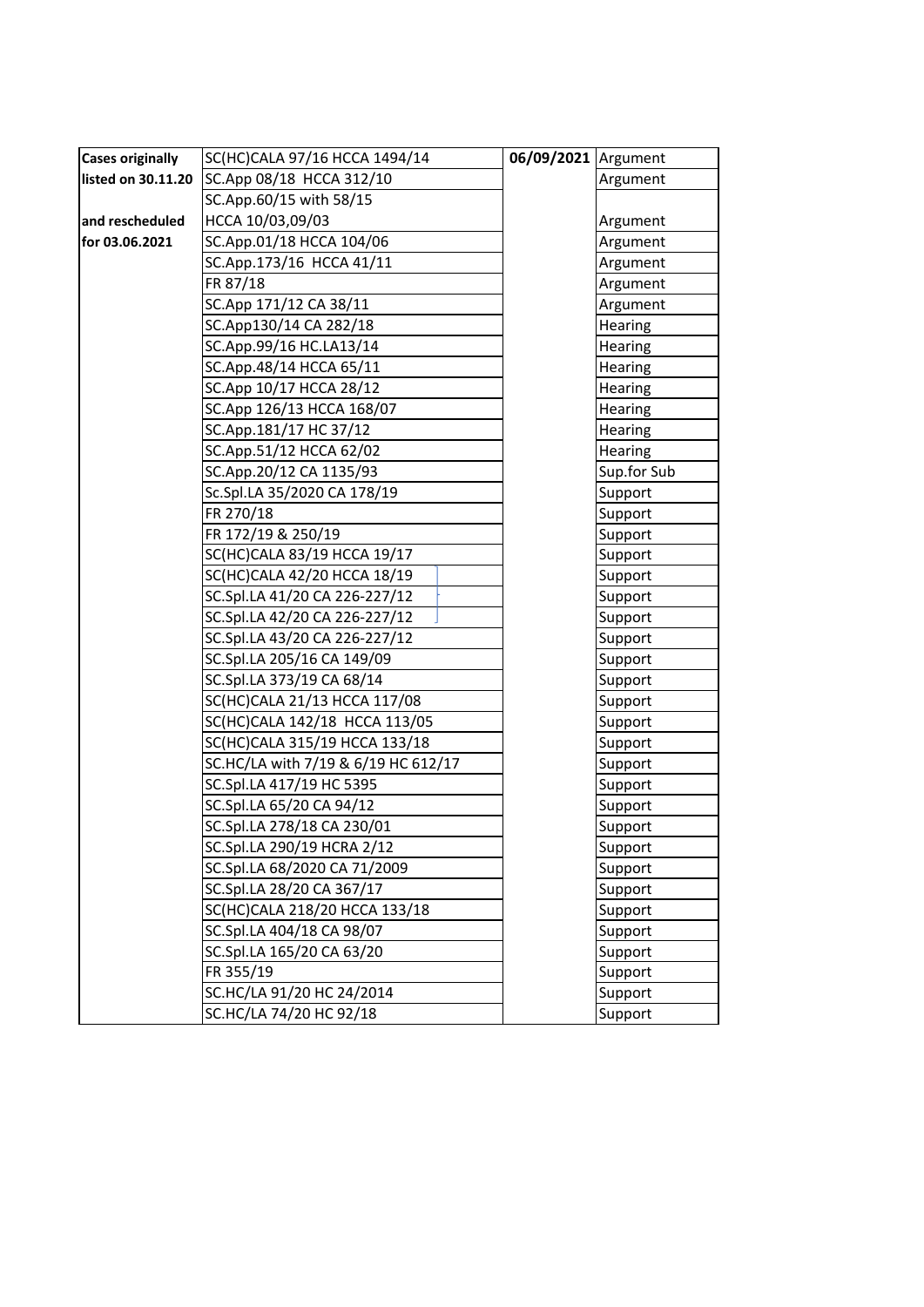| <b>Cases originally</b> | FR 320/16                                 | 07/09/2021 Argument |          |
|-------------------------|-------------------------------------------|---------------------|----------|
| listed on 01.12.20      | SC(HC)CALA 387/18 HCCA 08/11              |                     | Argument |
| and rescheduled         | CHC 49/12 HC(Civil) 206/08                |                     | Argument |
| for 04.06.2021          | FR 284/17                                 |                     | Argument |
|                         | SC.App 21/14 HCCA 177/02                  |                     | Argument |
|                         | FR 33/12***                               |                     | Argument |
|                         | SC.App.68/18 HCCA 1073/99                 |                     | Hearing  |
|                         | FR 139/19                                 |                     | Hearing  |
|                         | SC.App 146/19 CHC 26/16                   |                     | Hearing  |
|                         | SC.App 17/18 HCCA 3/12                    |                     | Hearing  |
|                         | SC.App.58/18 HCCA 63/13                   |                     | Hearing  |
|                         | SC.App 69/18 CA 18/15                     |                     | Hearing  |
|                         | SC.App 86/09 CA 1496/06                   |                     | Hearing  |
|                         | FR 626/12                                 |                     | Hearing  |
|                         | SC.Spl.LA 363/18 CA 171/2000              |                     | Inquiry  |
|                         | SC.HC/LA 19/20 HC(Civil) 46/19            |                     | Support  |
|                         | SC(HC)CALA 361/18 HCCA 1175/17            |                     | Support  |
|                         | SC(HC)CALA 310/18 HCCA 117/14             |                     | Support  |
|                         | FR 146/2020                               |                     | Support  |
|                         | FR 279/18                                 |                     | Support  |
|                         | FR 239/20 ***                             |                     | Support  |
|                         | FR 359/15 ***                             |                     | Support  |
|                         | SC.HC/LA 70/20 HC(Civil) 252/18           |                     | Support  |
|                         | SC(HC)CALA 31/20 HCCA 80/18               |                     | Support  |
|                         | SC.HC/LA 49/20 CHC 55/20                  |                     | Support  |
|                         | FR 147/2020                               |                     | Support  |
|                         | SC.Spl.LA 91/20 CA 234/17                 |                     | Support  |
|                         | FR 231/19, 233/19, 234/19-236/19, 187/19, |                     |          |
|                         | 208/19, 210/19, 212/19, 213/19 & 214/19   |                     | Support  |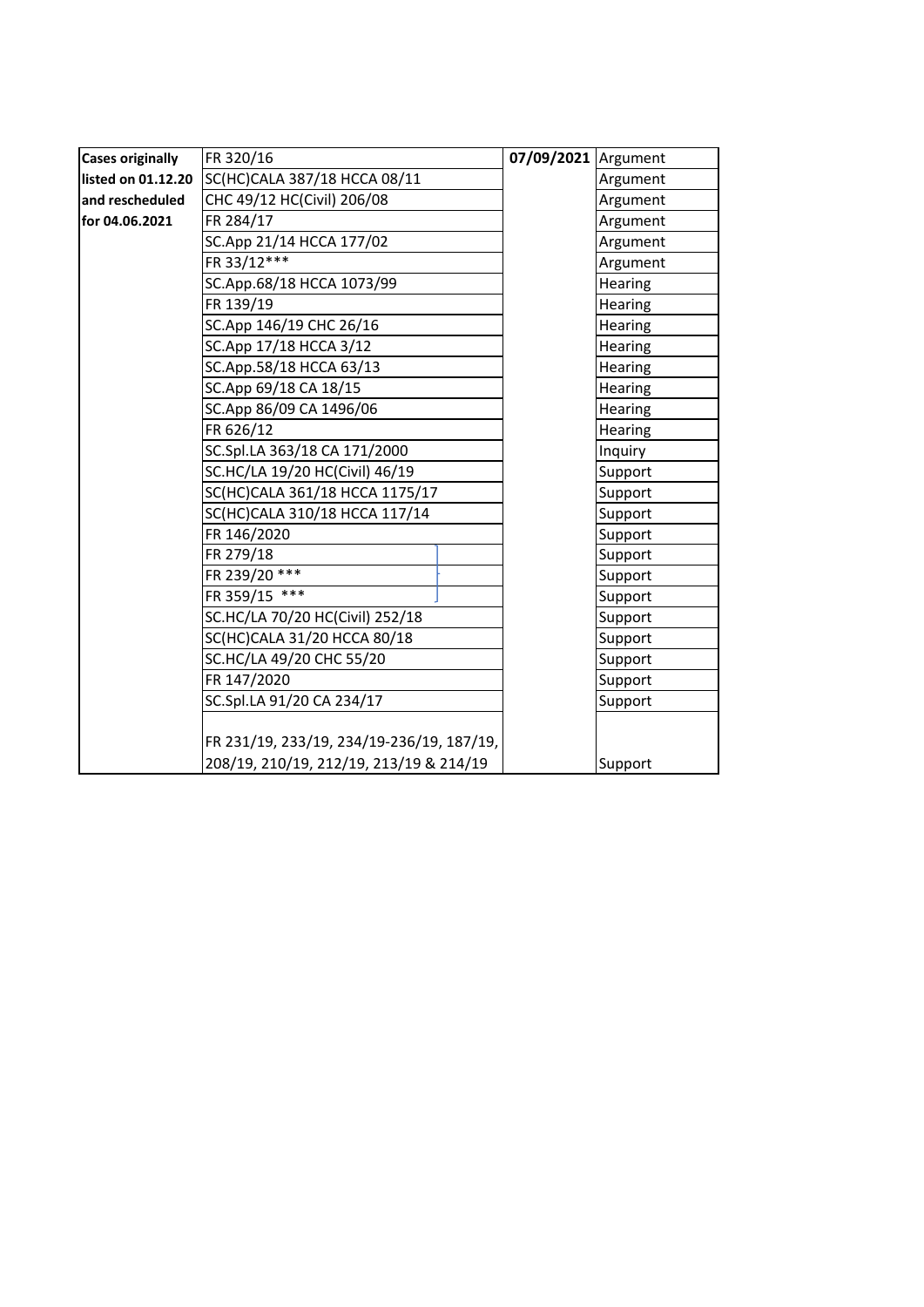| <b>Cases originally</b> | SC.App. 24/16 HCCA 80/17      | 08/09/2021 Argument |                |
|-------------------------|-------------------------------|---------------------|----------------|
| listed on 02.12.20      | SC(HC)CALA 236/19 HC 120/16   |                     | Argument       |
| and rescheduled         | SC(HC)CALA 160/19 HCCA 14/18  |                     | Argument       |
| for 07.06.2021          | FR 626/10                     |                     | Argument       |
|                         | SC.App 71/18 HCCA 20/12       |                     | Argument       |
|                         | SC.App 173/17 HC 172/06       |                     | Argument       |
|                         | <b>SC.MISC 2/16</b>           |                     | Argument       |
|                         | SC.App 6/10 HC 233/01         |                     | Argument       |
|                         | SC.App 126/15 CA 137/98       |                     | Argument       |
|                         | SC.Spl.LA 278/19 CA 1010/2000 |                     | Hearing        |
|                         | SC.App.98/19 HCCA 31/11       |                     | Hearing        |
|                         | FR 244/17                     |                     | Hearing        |
|                         | SC.App 132/14 CA 1284/2000    |                     | <b>Hearing</b> |
|                         | SC.App.182/15 with 181/15     |                     | Hearing        |
|                         | SC.App 57/12 HCCA 55/02       |                     | Hearing        |
|                         | SC.App 15/16 HCCA 55/14       |                     | <b>Hearing</b> |
|                         | FR 167/17                     |                     | Hearing        |
|                         | SC(HC)CALA 291/18 HCCA 17/15  |                     | Inquiry        |
|                         | SC.Spl.LA 51/20 CA 96/15      |                     | Support        |
|                         | SC(HC)CALA 128/20 HCCA 65/17  |                     | Support        |
|                         | SC(HC)CALA 485/19 HCCA 36/19  |                     | Support        |
|                         | SC(HC)CALA 87/19 HCCA 164/08  |                     | Support        |
|                         | SC.HC/LA 65/19 CHC 689/18     |                     | Support        |
|                         | SC(HC)CALA 28/19 HCCA 99/15   |                     | Support        |
|                         | SC(HC)CALA 37/20 HCCA 152/11  |                     | Support        |
|                         | SC(HC)CALA 317/19 HCCA 51/12  |                     | Support        |
|                         | SC.Spl.LA 86/20 HC 81/18      |                     | Support        |
|                         | SC(HC)CALA 181/20 HCCA 152/15 |                     | Support        |
|                         | FR 111/19 & 112/19            |                     | Support        |
|                         | FR 13/2020                    |                     | Support        |
|                         | FR 09/18                      |                     | Support        |
|                         | FR 238/2020                   |                     | Support        |
|                         | FR 245/20 & 246/2020          |                     | Support        |
|                         | FR 244/2020                   |                     | Support        |
|                         | FR 243/2020                   |                     | Support        |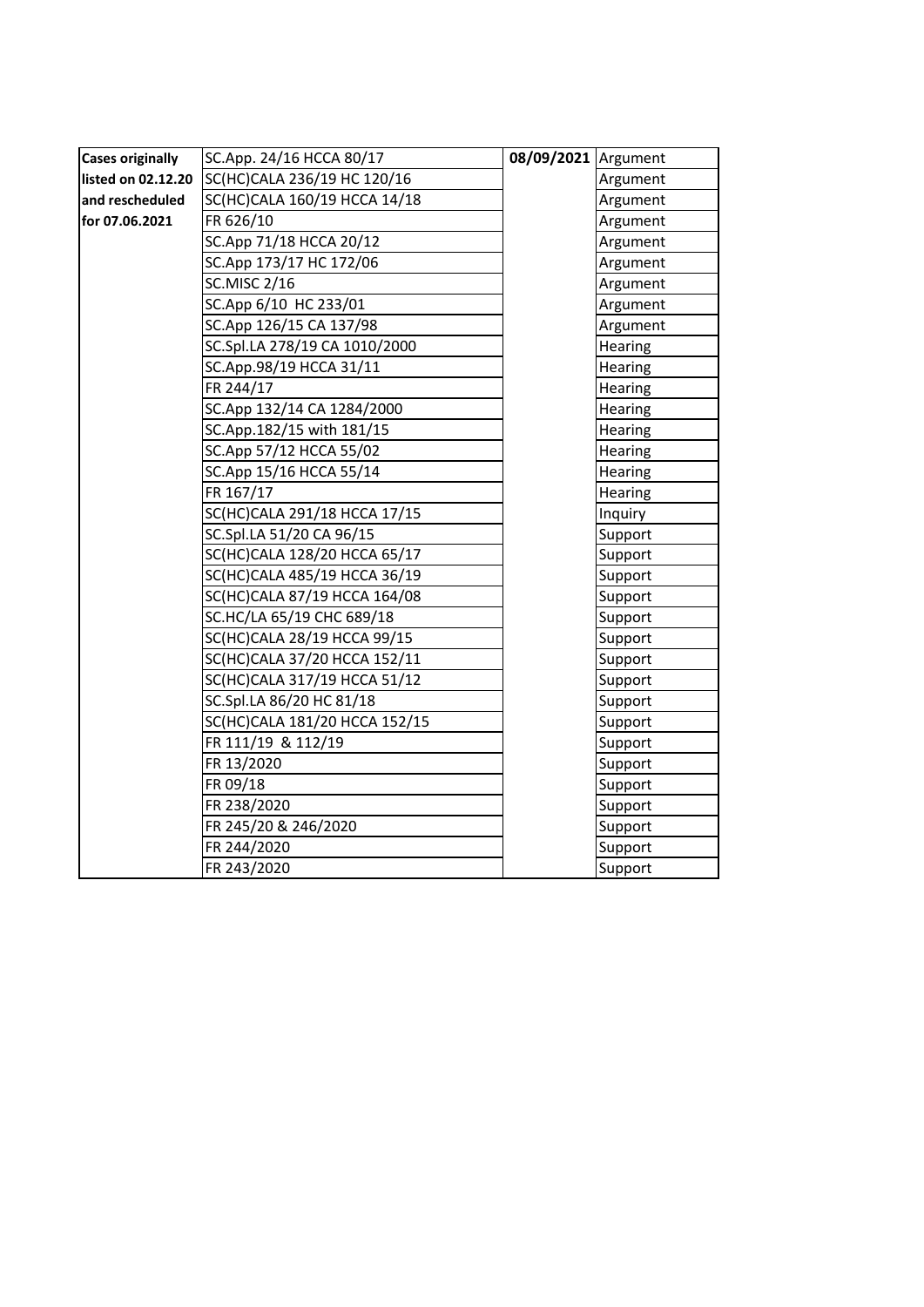| <b>Cases originally</b> | FR 179/15                              | 09/09/2021 Argument |                |
|-------------------------|----------------------------------------|---------------------|----------------|
| listed on 03.12.20      | SC(HC)CALA 395/18 HCCA 44/16           |                     | Argument       |
| and rescheduled         | SC.App 186/17 HCCA 48/13               |                     | Argument       |
| for 08.06.2021          | SC.App.52/15 HC 66/02                  |                     | Argument       |
|                         | SC.App.174/18 HCCA 54/08               |                     | Argument       |
|                         | CHC 38/13 HC(Civil) 569/19             |                     | Argument       |
|                         | FR 193/16 with 207/16                  |                     | Argument       |
|                         | SC.App 169/12 CA 270/11                |                     | Argument       |
|                         | FR 99/17                               |                     | Argument       |
|                         | SC.App194/14 HCCA 26/07                |                     | Argument       |
|                         |                                        |                     |                |
|                         | FR 180/15 with 199/15, 200/15 & 201/15 |                     | Argument       |
|                         | SC.App.216/14 CA 7/12                  |                     | For Support    |
|                         | SC.App.151/18 HCCA 170/13              |                     | Hearing        |
|                         | FR 383/19                              |                     | Hearing        |
|                         | FR 38/14                               |                     | <b>Hearing</b> |
|                         | SC.App.75/17 HCCA 35/09                |                     | <b>Hearing</b> |
|                         | FR 308/17                              |                     | <b>Hearing</b> |
|                         | SC.App.196/18 HCCA 96/10               |                     | <b>Hearing</b> |
|                         | SC.App 180/11 HCCA 717/10              |                     | <b>Hearing</b> |
|                         | FR 525/11                              |                     | Hearing        |
|                         | SC(HC)CALA 235/16 HCCA 7/14            |                     | Sup.for Sub.   |
|                         | SC.App.178/19 HCCA 34/16               |                     | Sup.for Sub.   |
|                         | SC.App.71/13 HCCA 40/04                |                     | Sup.for Sub.   |
|                         | SC(HC)CALA 507/19 HCCA 152/13          |                     | Support        |
|                         | SC.Spl.LA 89/2020 CA 452/13            |                     | Support        |
|                         | SC.Spl.LA 104/19 CA 26/16              |                     | Support        |
|                         | SC(HC)CALA 247/19 HCCA 235/14          |                     | Support        |
|                         | SC.Spl.LA 38/20 HC 67/17               |                     | Support        |
|                         | SC(HC)CALA 07/2020 HCCA 49/14          |                     | Support        |
|                         | SC(HC)CALA 289/19 HCCA 63/17           |                     | Support        |
|                         | SC.Spl.LA 46/20 HC 1315/18             |                     | Support        |
|                         | SC(HC)CALA 54/19 HCCA 70/08            |                     | Support        |
|                         | SC(HC)CALA 154/19 HCCA 29/18           |                     | Support        |
|                         | SC(HC)CALA 167/19 HCCA 01/16           |                     | Support        |
|                         | SC(HC)CALA 206/20 HCCA 194/15          |                     | Support        |
|                         | Sc.Spl.LA 126/18 CA 22/14              |                     | Support        |
|                         | SC.HC/LA 34/19 HC 106/18               |                     | Support        |
|                         | SC(HC)CALA 451/18 HCCA 08/06           |                     | Support        |
|                         | FR 104/19                              |                     | Support        |
|                         | SC.Spl.LA 192/18 CA 359/16             |                     | Support        |
|                         | SC.Spl.LA 195/20 MCA 77/18             |                     | Support        |
|                         | FR 298/2020                            |                     | Support        |
|                         | SC(HC)CALA 08/2020 HCCA 156/2018       |                     | Support        |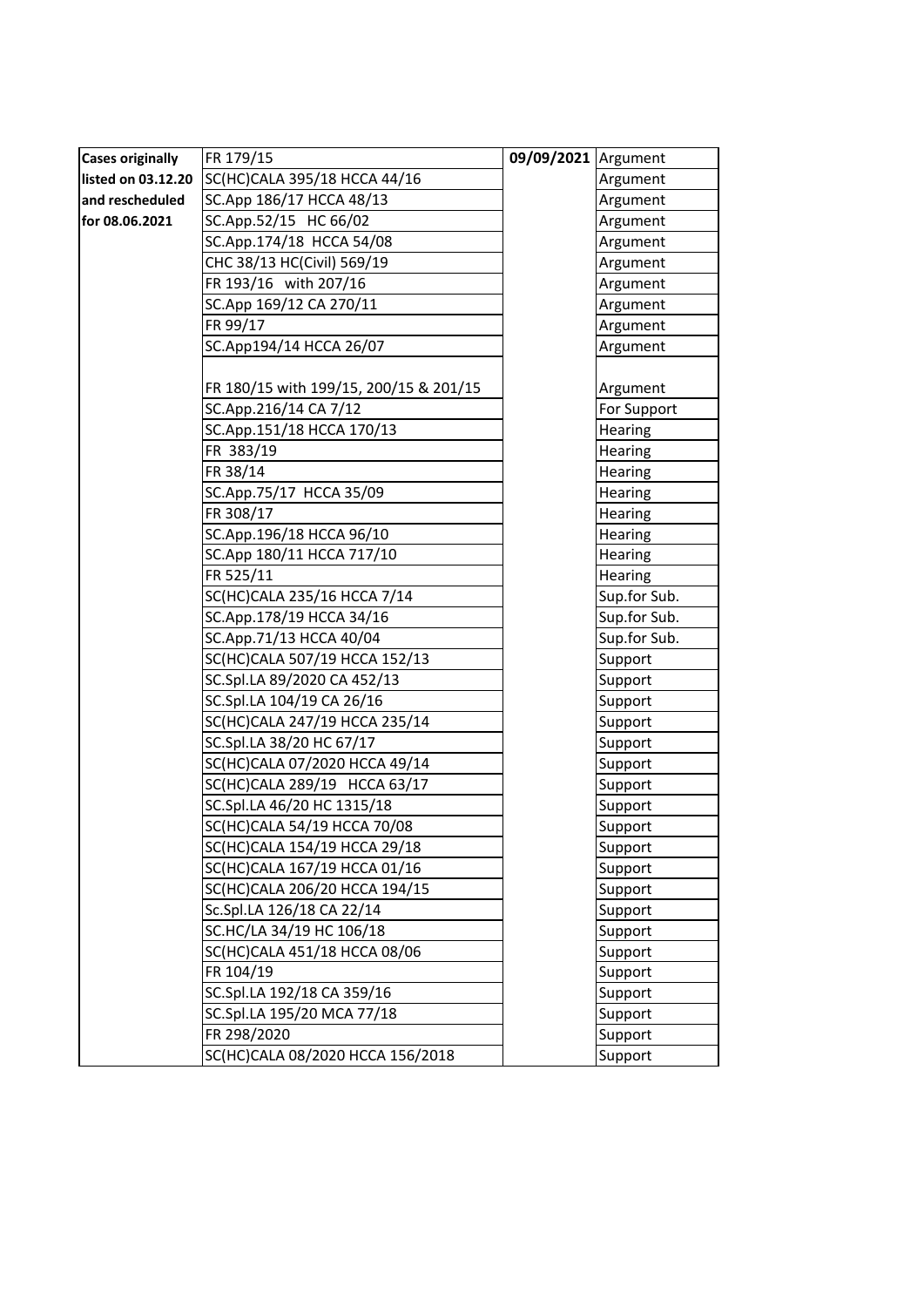| <b>Cases originally</b> | SC.App 30/18 HCCA 48/13               | 10/09/2021 Argument |                  |
|-------------------------|---------------------------------------|---------------------|------------------|
| listed on 04.12.20      | SC.App 163/13 HCCA 22/04              |                     | Argument         |
| and rescheduled         | SC.App 57/16 HC 84/07                 |                     | Argument         |
| for 09.06.2021          | FR 187/14                             |                     | Argument         |
|                         | CHC 17/14 - HC 318/11                 |                     | Argument         |
|                         | SC.App 220/17 HCCA 117/12             |                     | Argument         |
|                         | FR 346/19                             |                     | Hearing          |
|                         | SC.App.99/18 HCCA 830/08              |                     | Hearing          |
|                         | SC.App.147/18 HCCA 161/09             |                     | Hearing          |
|                         | FR 18/16                              |                     | Hearing          |
|                         | SC.App 120/18 HCCA 119/10             |                     | Hearing          |
|                         | FR 661/09                             |                     | <b>Hearing</b>   |
|                         | SC.App.190/11 HC(Civil) 14/08         |                     | Hearing          |
|                         | SC.App.105/16 with 104/16<br>HC       |                     |                  |
|                         | 31/12,24/12                           |                     | Hearing          |
|                         | FR 418/19                             |                     | Support          |
|                         | SC(HC)CALA 162/2020 HCCA 155/19       |                     | Support          |
|                         | SC(HC)CALA 172/2020 HCCA 32/16        |                     | Support          |
|                         | SC.HC/LA 89/19 HC ARB 668/07          |                     | Support          |
|                         | SC.Spl.LA 315/19 with 317/19          |                     |                  |
|                         | CA 242/17                             |                     | Support          |
|                         | SC(HC)CALA 299/19 HCCA 122/14         |                     | Support          |
|                         | SC.Spl.LA 76/20 CA 99/15              |                     | Support          |
|                         | SC(HC)CALA 187/20 HCCA 222/19         |                     | Support          |
|                         | SC(HC)CALA 186/20 HCCA 221/19         |                     | Support          |
|                         | SC(HC)CALA 370/19 HCCA 34/17          |                     | Support          |
|                         | SC(HC)CALA 205/18 HCCA 191/16         |                     | Support          |
|                         | Sc.Spl.LA 350/19 with 35419 CA 148/17 |                     | Support          |
|                         | SC(HC)CALA 310/19 HCCA 07/17          |                     | Support          |
|                         | SC(HC)CALA 186/19 HCCA 115/08         |                     | Support          |
|                         | FR 38/20, 39/20, 40/20, 41/20,        |                     | Support          |
|                         | FR 43/20, 44/20, 45/20                |                     | Support          |
|                         | SC.Spl.LA 238/19 HC 43/18             |                     | Support          |
|                         | FR 217/2020                           |                     | Support          |
|                         | FR 500/19--504/19                     |                     | Support          |
|                         | FR 303/2020 with 302/2020             |                     | Support          |
|                         | SC.MISC 1/2020                        |                     | Support          |
|                         | FR 168/2020                           |                     | Support          |
|                         | SC(HC)CALA 90/2020 HCCA 120/18        |                     | Support .For.Sub |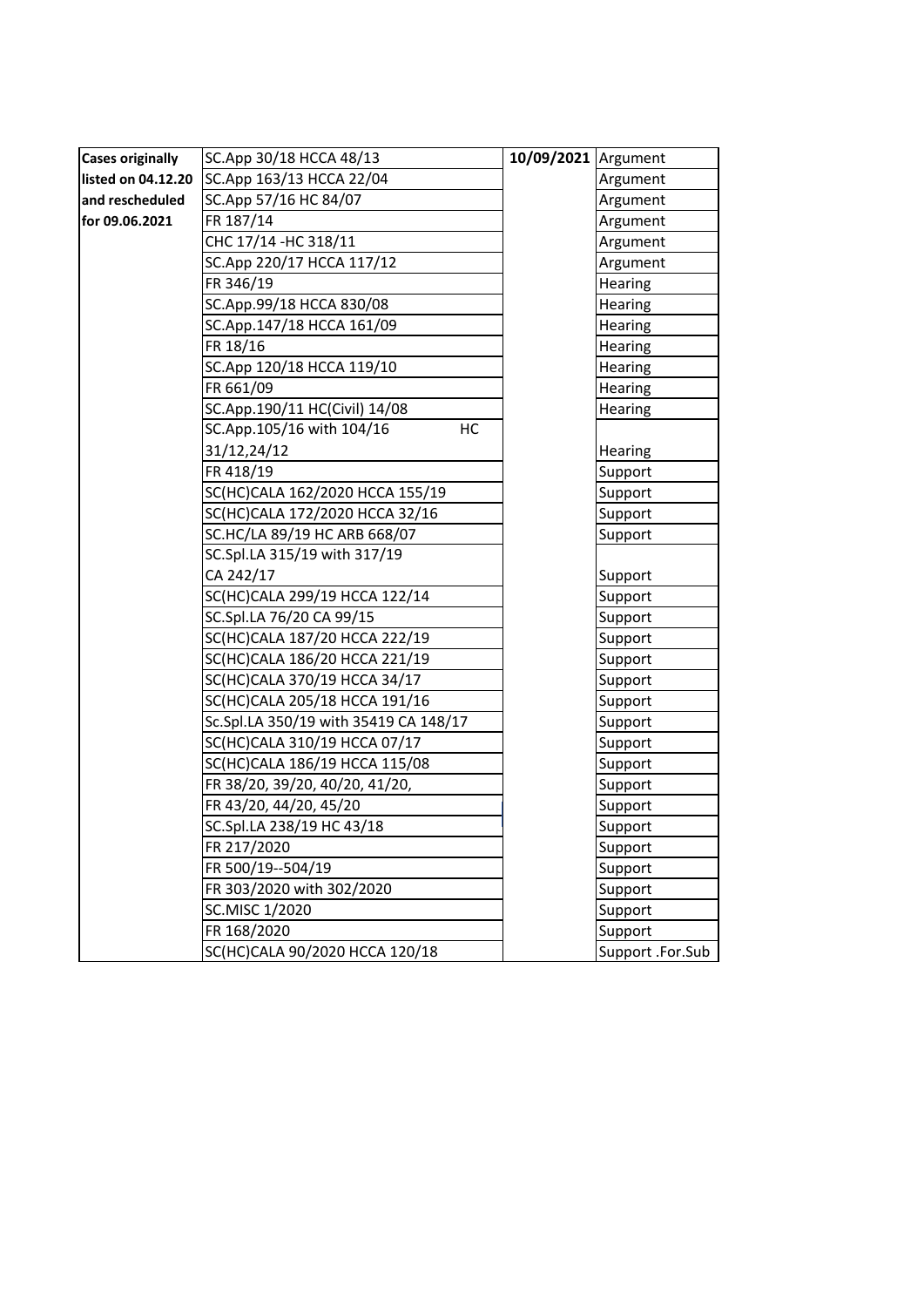| <b>Cases originally</b> | SC.App.198/16 HCCA 58/01             | 13/09/2021 Argument |             |
|-------------------------|--------------------------------------|---------------------|-------------|
| listed on 07.12.20      | SC.App.36/18 HCA 105/10, 23/10       |                     | Argument    |
| and rescheduled         | FR 6/2011                            |                     | Argument    |
| for 10.06.2021          | <b>SC.MISC 2/18</b>                  |                     | Argument    |
|                         | SC.App 18/17 HCCA 69/13              |                     | Argument    |
|                         | FR 171/15                            |                     | Argument    |
|                         | FR 515/10                            |                     | Argument    |
|                         | FR 27/17                             |                     | Argument    |
|                         | SC.App 187/11 CA 1771/02             |                     | Argument    |
|                         | SC.App 38/14 CA 196/02               |                     | Hearing     |
|                         | SC.App.11/18 HCCA 21/15              |                     | Hearing     |
|                         | SC.App 106/19 HC(Civil) 62/18        |                     | Hearing     |
|                         | SC.App 171/16 HCCA 131/13            |                     | Hearing     |
|                         | SC.App 151/12 HCCA 47/07             |                     | Hearing     |
|                         | CHC 18/14 HC(Civil) 346/10           |                     | Hearing     |
|                         | SC.App 145/19 HCCA 96/12             |                     | Hearing     |
|                         | FR 265/12                            |                     | Hearing     |
|                         | SC.App.206/12 HCCA 10/10             |                     | Hearing     |
|                         | SC(HC)CALA 504/19 HCCA 16/15         |                     | Sup.for Sub |
|                         | SC.Spl.LA 437/19 CA 989/2000         |                     | Support     |
|                         | SC(HC)CALA 300/19 HCCA 27/17         |                     | Support     |
|                         | SC(HC)CALA 205/16 HCCA 68/06,69/06   |                     | Support     |
|                         | SC(HC)CALA 202/16 HCCA 67/06         |                     | Support     |
|                         | SC(HC)CALA 173/2020 HCCA 13/18       |                     | Support     |
|                         | SC(HC)CALA 216/18 HCCA 99/05         |                     | Support     |
|                         | SC(HC) CALA 23/20 with CALA 25/20 HC |                     |             |
|                         | 28/17                                |                     | Support     |
|                         | SC.HC/LA 30/20 - HC 20/17            |                     | Support     |
|                         | FR 232/2020                          |                     | Support     |
|                         | SC(HC)CALA 111/19 HCCA 91/15         |                     | Support     |
|                         | SC(HC)CALA 2/18 with 3/18            |                     |             |
|                         | HCCA 77/14, 82/14                    |                     | Support     |
|                         | SC.Spl.LA 236/19 CA 192/13           |                     | Support     |
|                         | SC(HC)CALA 301/19 HCCA 21/18         |                     | Support     |
|                         | SC.HC/LA 57/20 HC(Civil)) 122/04     |                     | Support     |
|                         | SC(HC)CALA 21/18 HCCA 18/09          |                     | Support     |
|                         | SC.Spl.LA 126/20 CA 200/16           |                     | Support     |
|                         | FR 621/10                            |                     | Support     |
|                         | SC.Spl.LA 209/20 CA 130-132/17       |                     | Support     |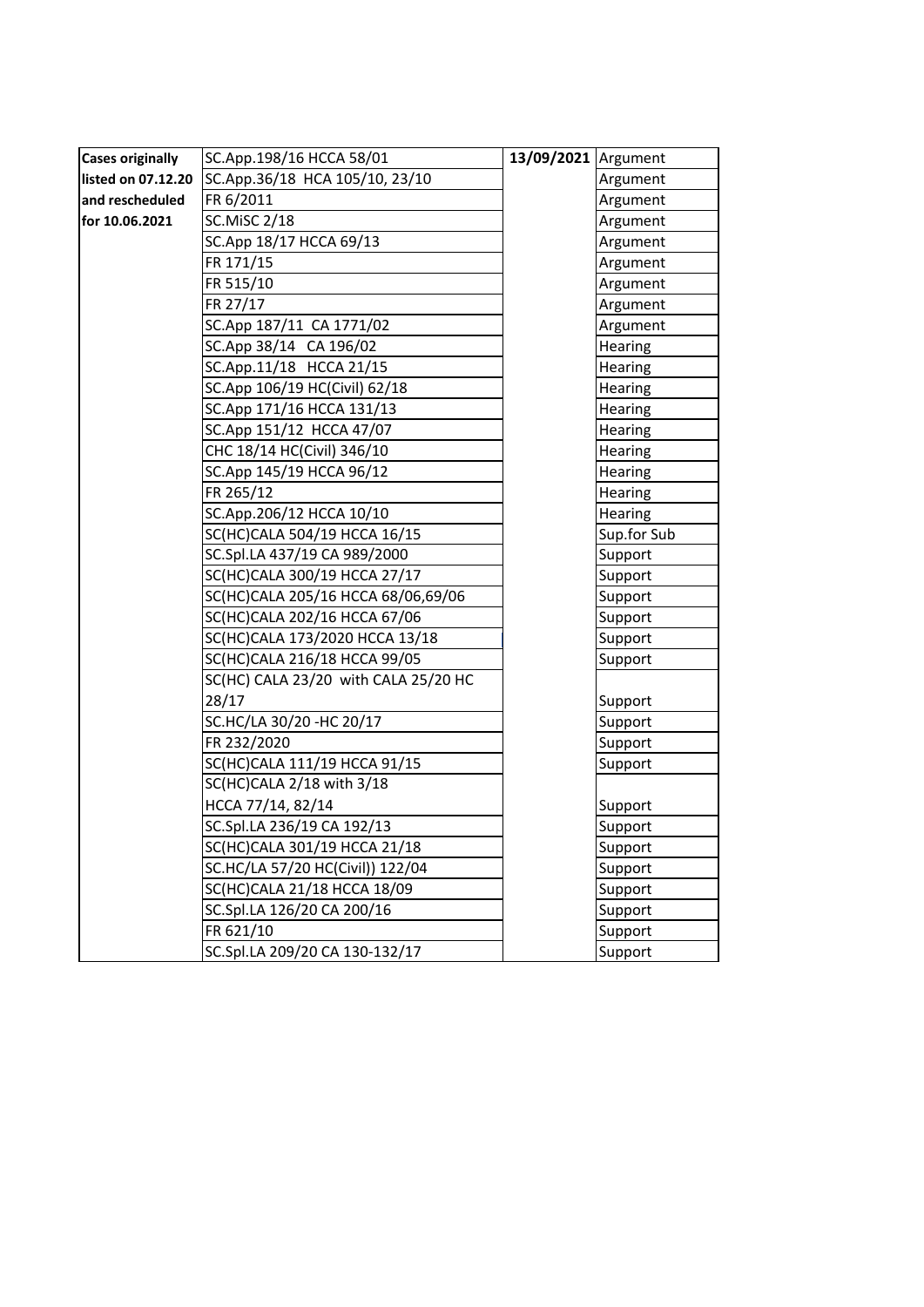| <b>Cases originally</b> | SC.App 73/13 CA 82/07                | 14/09/2021 Argument |               |
|-------------------------|--------------------------------------|---------------------|---------------|
| listed on 08.12.20      | SC.App 78/18 HCCA 1675/17            |                     | Argument      |
| and rescheduled         | SC.App 215/14 HC 215/12              |                     | Argument      |
| for 11.06.2021          | FR 326/17                            |                     | Argument      |
|                         | SC.App 80/17 HCCA 14/16              |                     | Argument      |
|                         | SC.App.41/17 HCCA 04/98              |                     | Argument      |
|                         | SC.App 47/16 HCCA 164/2000           |                     | Argument      |
|                         | SC.App 195/16 HC 65/14               |                     | Argument      |
|                         | FR 403/15 with 404/15                |                     | Hearing       |
|                         | FR 344/16                            |                     | Hearing       |
|                         | FR 224/10                            |                     | Hearing       |
|                         | SC.App 141/17 with 142/17 HCCA 122A, |                     |               |
|                         | 122/11                               |                     | Hearing       |
|                         | CHC 58/13 HC(Civil) 452/08           |                     | Hearing       |
|                         | FR 107/11                            |                     | Hearing       |
|                         | FR 351/17                            |                     | Hearing       |
|                         | SC.App 19/12 HCCA 1278/12            |                     | Hearing       |
|                         | CHC 14/13 HC(Civil) 181/10           |                     | Hearing       |
|                         | SC.App.188/17 HCCA 425/05            |                     | Hearing       |
|                         | SC.App 99/15 HCCA 277/08             |                     | Sup.for Sub.  |
|                         | SC.App 245/16 CA 122/11              |                     | Sup.for Sub.  |
|                         | SC(HC)CALA 475/19 HCCA 157/18        |                     | Support       |
|                         | SC.Spl.LA 434/18 CA 109/14           |                     | Support       |
|                         | SC.Spl.LA 32/20 CA 810/99            |                     | Support       |
|                         | SC.Spl.LA 249/18 CA 841/97           |                     | Support       |
|                         | SC(HC)CALA 402/18,404/18 HCCA 14/17, |                     |               |
|                         | 13/17                                |                     | Support       |
|                         | FR 229/2020                          |                     | Support       |
|                         | FR 186/18                            |                     | Support       |
|                         | SC(HC)CALA 217/20 HCCA 4/11          |                     | Support       |
|                         | FR 54/2020                           |                     | Support       |
|                         | FR 169/2020                          |                     | Support       |
|                         | FR 276/2020                          |                     | Support       |
|                         | FR 32/2020                           |                     | Support       |
|                         | SC(HC)CALA 308/2020 HCCA 247/18      |                     | Support       |
|                         | Sc.Spl.LA 181/2020 CA 244--246/15    |                     | Support       |
|                         | FR 479/12                            |                     | To be Resumed |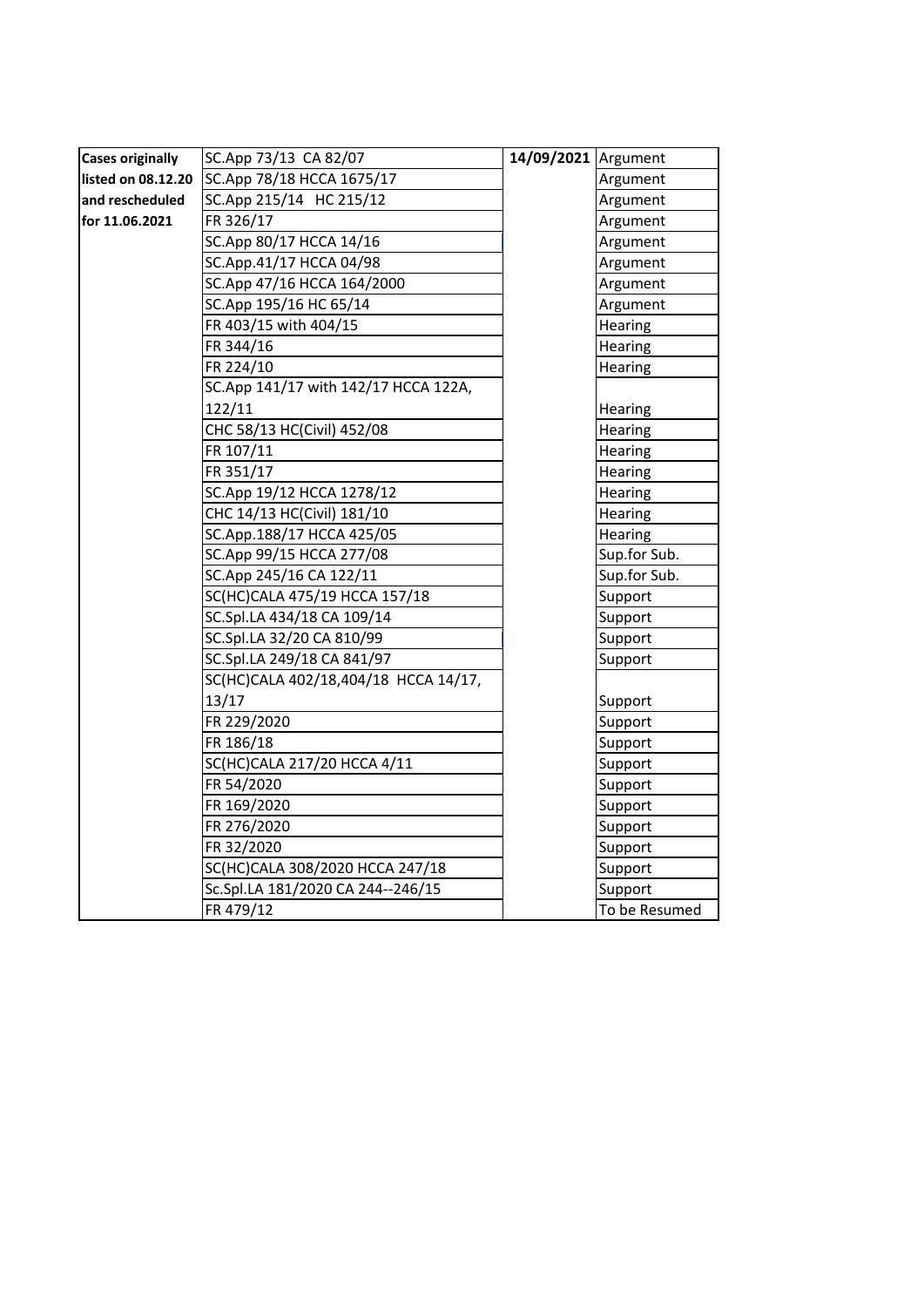| <b>Cases originally</b> | SC.Spl.LA 437/18 HC 26/16     | 15/09/2021   Argument |               |
|-------------------------|-------------------------------|-----------------------|---------------|
| listed on 09.12.20      | SC.Spl.LA 72/17 CA 30/10      |                       | Argument      |
| and rescheduled         | FR 102/17 & FR 103/17         |                       | Argument      |
| for 14.06.2021          | SC.App.195/18 HCCA 21/14      |                       | Argument      |
|                         | FR 415/15                     |                       | Argument      |
|                         | SC.App.60/13 with 59/13       |                       | Argument      |
|                         | CA 36-40/07                   |                       | Argument      |
|                         | SC.App 91/18 HCCA 34/17       |                       | Argument      |
|                         | SC.App 197/16 HCCA 206/09     |                       | Argument      |
|                         | SC.App 105/15 HCCA 6313/02    |                       | Argument      |
|                         | SC.App.136/16 HCCA 984/12     |                       | Argument      |
|                         | CHC 34/02 HC(Civil) 12/01     |                       | Hearing       |
|                         | SC.App.59/15 HCCA 70/05       |                       | Hearing       |
|                         | FR 412/15                     |                       | Hearing       |
|                         | SC.App 76/15 HCCA 03/10       |                       | Hearing       |
|                         | FR 100/12                     |                       | Hearing       |
|                         | FR 399/17                     |                       | Hearing       |
|                         | SC.App 201/15 HCCA 221/06     |                       | Hearing       |
|                         | SC(HC)CALA 22/19 HCCA 35/16   |                       | Sup.for Sub   |
|                         | SC(HC)CALA 47/20 HCCA 16/16   |                       | Sup.for Sub   |
|                         | SC(HC)CALA 444/19 HCCA 331/15 |                       | Support       |
|                         | SC(HC)CALA 69/20 HCCA 53/19   |                       | Support       |
|                         | SC(HC)CALA 392/18 with 397/18 |                       | Support       |
|                         | HCCA 56/16, 57/16             |                       | Support       |
|                         | SC(HC)CALA 224/20 HCCA 74/18  |                       | Support       |
|                         | FR 90/19                      |                       | Support       |
|                         | SC(HC)CALA 340/19 HCCA 98/15  |                       | Support       |
|                         | FR 187/2020                   |                       | Support       |
|                         | FR 28/14                      |                       | Support       |
|                         | SC.Spl.LA 212/20 CA 200/18    |                       | Support       |
|                         | FR 9/2020 & 10/2020           |                       | Support       |
|                         | FR 63/18                      |                       | To be Resumed |
|                         | SC.App.192/18 HCCA 29/17      |                       | To be Resumed |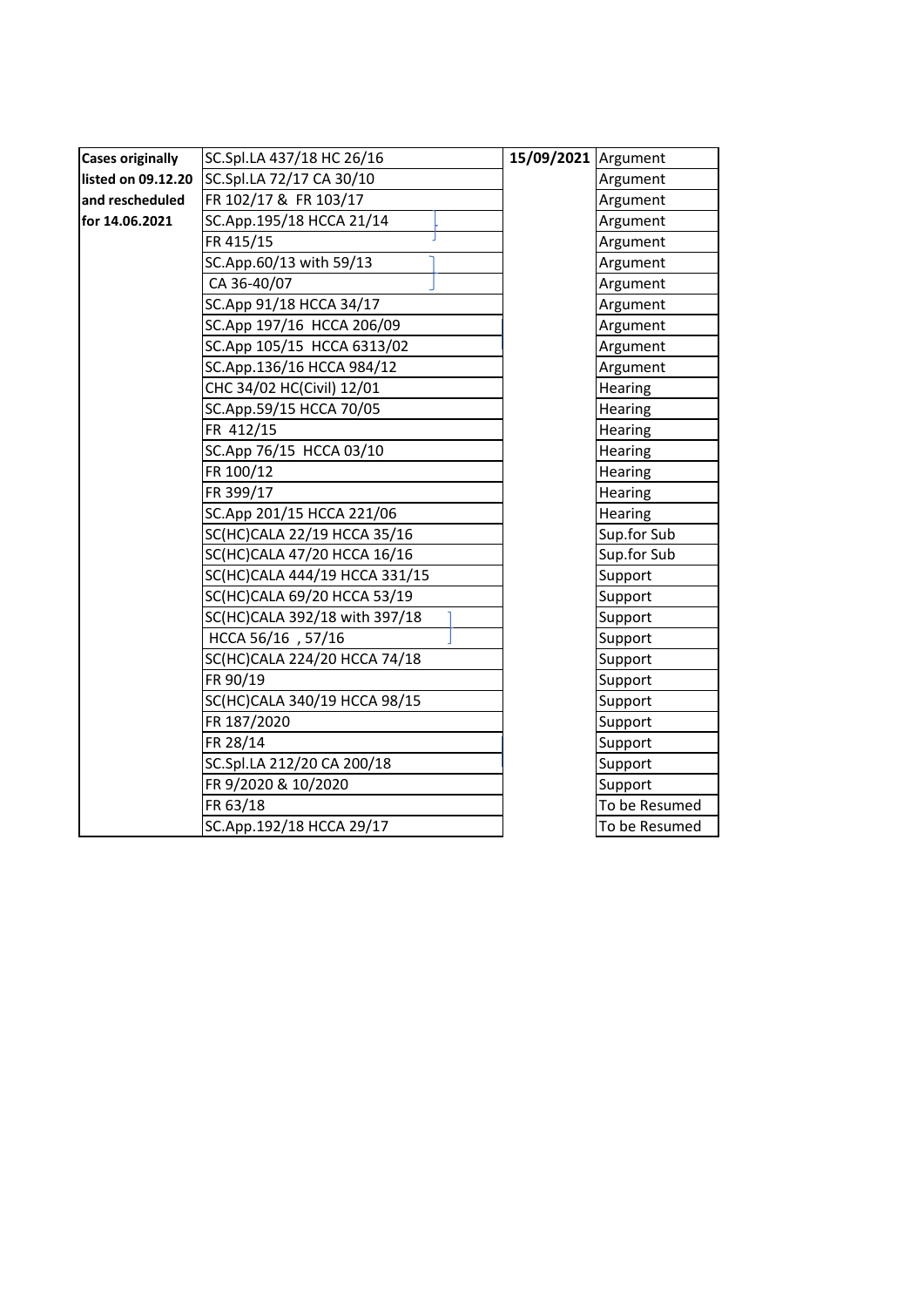| <b>Cases originally</b> | FR 32/16, 34/16, 36/16 & 33/16      | 16/09/2021 Argument |               |
|-------------------------|-------------------------------------|---------------------|---------------|
| listed on 10.12.20      | FR 38/17                            |                     | Argument      |
| and rescheduled         | SC.App.138/09 HCCA 45/08            |                     | Argument      |
| for 15.06.2021          | SC.App 136/10 HCCA 138/07           |                     | Argument      |
|                         | SC.App 191/18 HCCA 42/11            |                     | Argument      |
|                         | CHC 4/13 HC(Civil) 26/05            |                     | Argument      |
|                         | CHC 22/14 HC(civil) 121/05          |                     | Argument      |
|                         | FR 107/16                           |                     | Argument      |
|                         | SC.App 40/12 HCCA 07/04             |                     | Argument      |
|                         | SC.APP 181/18 CHC 272/17            |                     | Argument      |
|                         | SC.App.86/18 HCCA 105/14            |                     | Hearing       |
|                         | SC.App.188/16 with 189/16 HC 321/12 |                     | Hearing       |
|                         | SC.App 241/16 HCCA 173/10           |                     | Hearing       |
|                         | SC.App 41/18 HCCA 55/12             |                     | Hearing       |
|                         | SC.App 183/11 HCCA 75/10            |                     | Hearing       |
|                         | SC.App 92/14 HCCA 968/12            |                     | Hearing       |
|                         | FR 524/12                           |                     | Hearing       |
|                         | FR 398/08                           |                     | Hearing       |
|                         | SC.Spl.LA 248/19 CA 1332/2000       |                     | Sup.for Sub.  |
|                         | SC(HC)CALA 445/19 HCCA 06/16        |                     | Support       |
|                         | SC(HC)CALA 146/20 HCCA 52/17        |                     | Support       |
|                         | SC.Spl.LA 451/19 HC 124/15          |                     | Support       |
|                         | SC.HC/LA 56/20 HC 384/19            |                     | Support       |
|                         | SC.Spl.LA 5/19 CA 212/11            |                     | Support       |
|                         | SC.Spl.LA 97/20 CA 66/2013          |                     | Support       |
|                         | SC(HC)CALA 238/20 HCCA 64/17        |                     | Support       |
|                         | SC.Spl.LA 366/18 CA 1800/06         |                     | Support       |
|                         | SC(HC)CALA 261/20 HCCA 243/19       |                     | Support       |
|                         | SC(HC)CALA 254/20 HCCA 221/15       |                     | Support       |
|                         | FR 271/20                           |                     | Support       |
|                         | SC(HC)CALA 17/2020 HCCA 25/18       |                     | Support       |
|                         | SC.Spl.LA 182/20 HC.ALT 15/19       |                     | Support       |
|                         | FR 382/19                           |                     | Support       |
|                         | SC.App.75/15 CA 20/2000             |                     | Support       |
|                         | FR 382/13                           |                     | To be Resumed |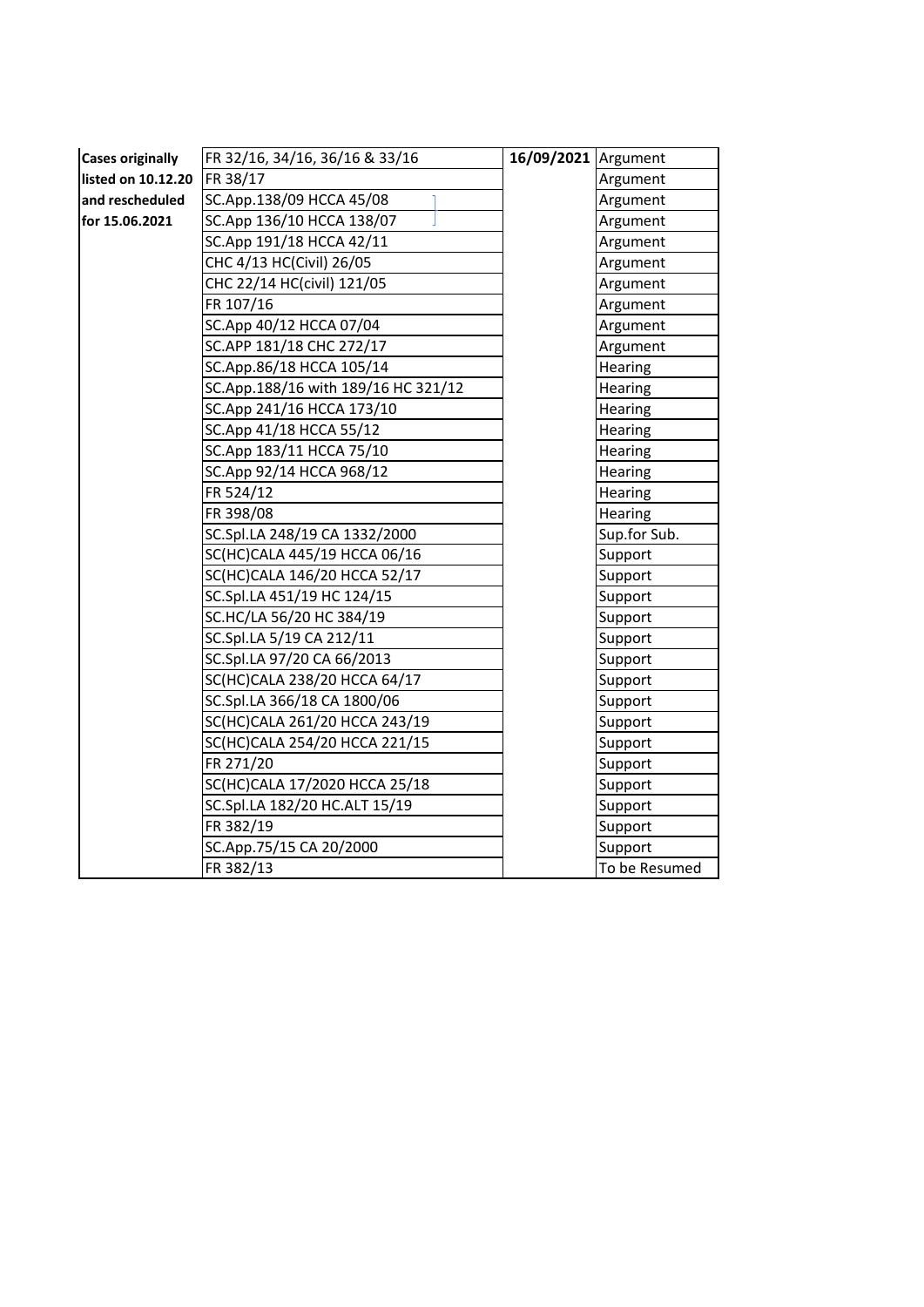| <b>Cases originally</b> | SC.App.170/16 HC 9/10          | 17/09/2021   Argument |             |
|-------------------------|--------------------------------|-----------------------|-------------|
| listed on 11.12.20      | SC.App.148/17 HCCA 178/10      |                       | Argument    |
| and rescheduled         | SC.App 121/11 HCCA 77/07       |                       | Argument    |
| for 16.06.2021          | FR 233/18                      |                       | Argument    |
|                         | SC.App 71/15 HCCA 15/12        |                       | Argument    |
|                         | SC.App 66/14 HCCA 147/08       |                       | Argument    |
|                         | SC.App.172/11 HCCA 07/07       |                       | Argument    |
|                         | CHC 16/14 HC 548/09            |                       | Argument    |
|                         | CHC 09/14 HC(Civil) 331/11     |                       | Argument    |
|                         | FR 202/16                      |                       | Hearing     |
|                         | SC.App 162/17 CA 103/99        |                       | Hearing     |
|                         | SC.App 158/17 HCCA 223/09      |                       | Hearing     |
|                         | SC.App 27/16 HCCA 156/07       |                       | Hearing     |
|                         | FR 61/19                       |                       | Hearing     |
|                         | SC(HC)CALA 99/20 HCCA 31/18    |                       | Sup.for Sub |
|                         | SC.App 75/16 CA 1010/96        |                       | Sup.for Sub |
|                         | SC(HC)CALA 46/17 HCCA 23/12    |                       | Sup.for Sub |
|                         | SC(HC)CALA 145/2020 HCCA 31/18 |                       | Support     |
|                         | SC.Spl.LA 07/19 CA 164/13      |                       | Support     |
|                         | SC(HC)CALA157/20 HCCA 99/16    |                       | Support     |
|                         | SC.Spl.LA 331/19 CA 813/2000   |                       | Support     |
|                         | SC(HC)CALA 447/13 HCCA 74/08   |                       | Support     |
|                         | SC(HC)CALA 83/20 HCCA 183/19   |                       | Support     |
|                         | SC(HC)CALA 434/19 HC 23/18     |                       | Support     |
|                         | SC.HC/LA 45/20 CHC 484/18      |                       | Support     |
|                         | SC(HC)CALA 287/19 HCCA 67/17   |                       | Support     |
|                         | SC(HC)CALA 304/17 HCCA 20/17   |                       | Support     |
|                         | SC.Spl.LA 56/20 CA 26/18       |                       | Support     |
|                         | SC(HC)CALA 268/20 HCCA 24/17   |                       | Support     |
|                         | SC.Spl.LA 456/19 HCCA 21/14    |                       | Support     |
|                         | SC(HC)CALA 151/19 HCCA 79/12   |                       | Support     |
|                         | FR 97/14                       |                       | Support     |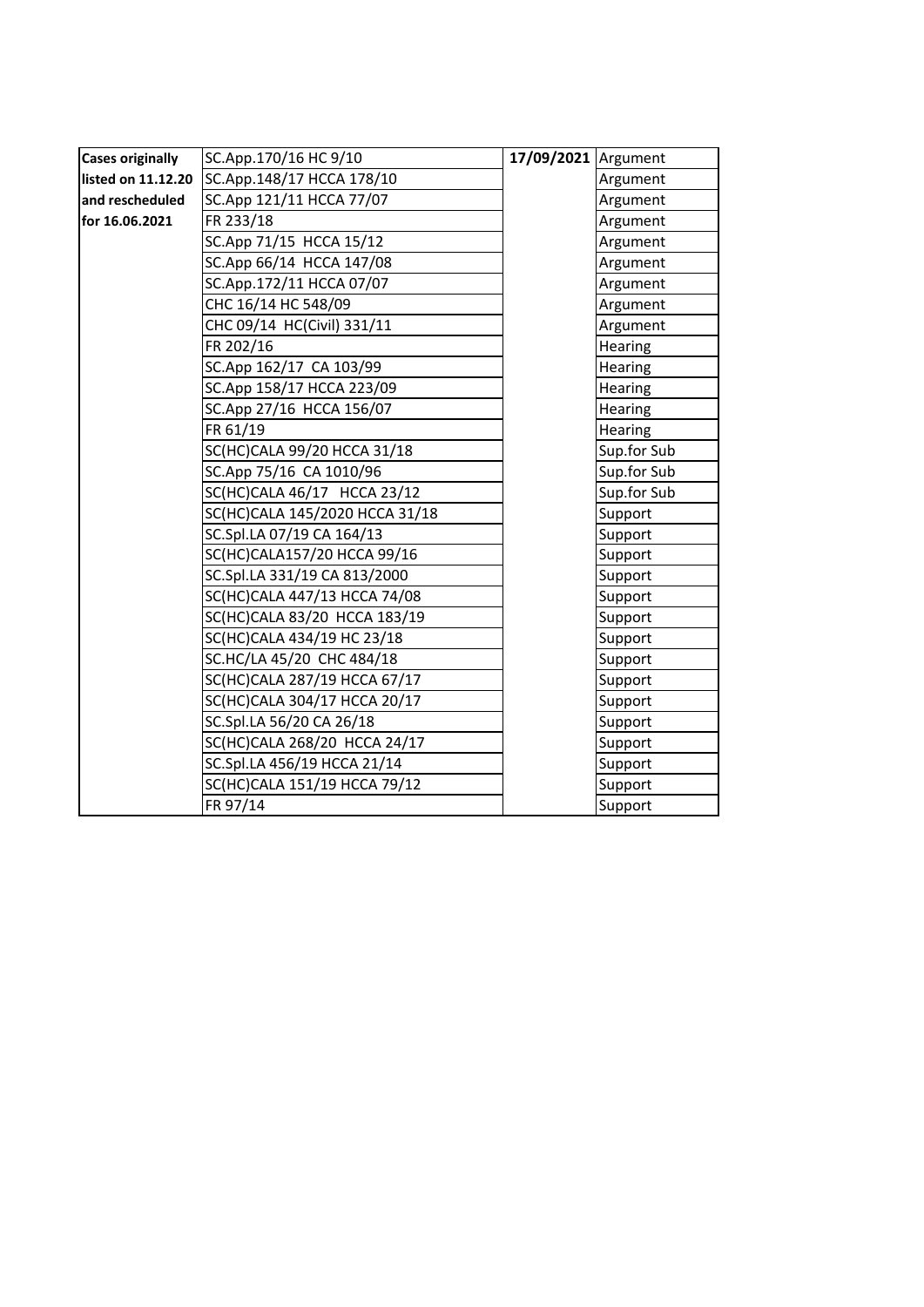| <b>Cases originally</b> | SC.App.18/19 HCCA 60/14            | 21/09/2021 Argument |                |
|-------------------------|------------------------------------|---------------------|----------------|
| listed on 14.12.20      | SC.App. 122/16 HCCA 1445/13        |                     | Argument       |
| and rescheduled         | SC.App 108/17 CA 38/16             |                     | Argument       |
| for 17.06.2021          | Sc.App 177/18 HCCA 113/14          |                     | Argument       |
|                         | FR 305/17                          |                     | Argument       |
|                         | SC.App 218/17 HCCA 1327/12         |                     | Argument       |
|                         | SC.App 172/14 CA 351/07            |                     | Argument       |
|                         | FR 135/2020                        |                     | Argument       |
|                         | SC.App 53/14 CA 02/08              |                     | Argument       |
|                         | SC.App 47/13 HCCA 219/12           |                     | Hearing        |
|                         | SC.App 166/15 HCCA 66/11           |                     | Hearing        |
|                         | SC.App 169/13 CA 563/96            |                     | Hearing        |
|                         | FR 210/16                          |                     | Hearing        |
|                         | SC.App.75/18 HCCA 80/11            |                     | Hearing        |
|                         | SC.App 233/14 CA 147/02            |                     | Hearing        |
|                         | SC.App.101/12 HCCA 11/11           |                     | <b>Hearing</b> |
|                         | FR 189/2020                        |                     | Hearing        |
|                         |                                    |                     | Settlement/    |
|                         | CHC 57/12 HCCA 249/05              |                     | Argument       |
|                         | SC.App.220/16 HCCA 158/08          |                     | Sub.for Sub    |
|                         | SC(HC)CALA 290/19 HCCA 112/16      |                     | Support        |
|                         | SC.HC/LA 95/19 HC 48/13            |                     | Support        |
|                         | FR 84/2020                         |                     | Support        |
|                         | FR 395/19                          |                     | Support        |
|                         | SC(HC)CALA 462/19 HCCA 63/17       |                     | Support        |
|                         | FR 112/20, 113/20, 114/20 & 136/20 |                     | Support        |
|                         | SC(HC)CALA 35/20 HCCA 6/19         |                     | Support        |
|                         | SC(HC)CALA 191/20 HCCA 4/20        |                     | Support        |
|                         | SC.Spl.LA 112/20 CA 540/19         |                     | Support        |
|                         | FR 76/2020                         |                     | Support        |
|                         | SC(HC)CALA 234/18 HCCA 2/18        |                     | Support        |
|                         | SC.FR 237/2020                     |                     | Support        |
|                         | SC.HC/LA 102/17 HC 2/16            |                     | Support        |
|                         | SC.Spl.LA 128/20 CA 119/20         |                     | Support        |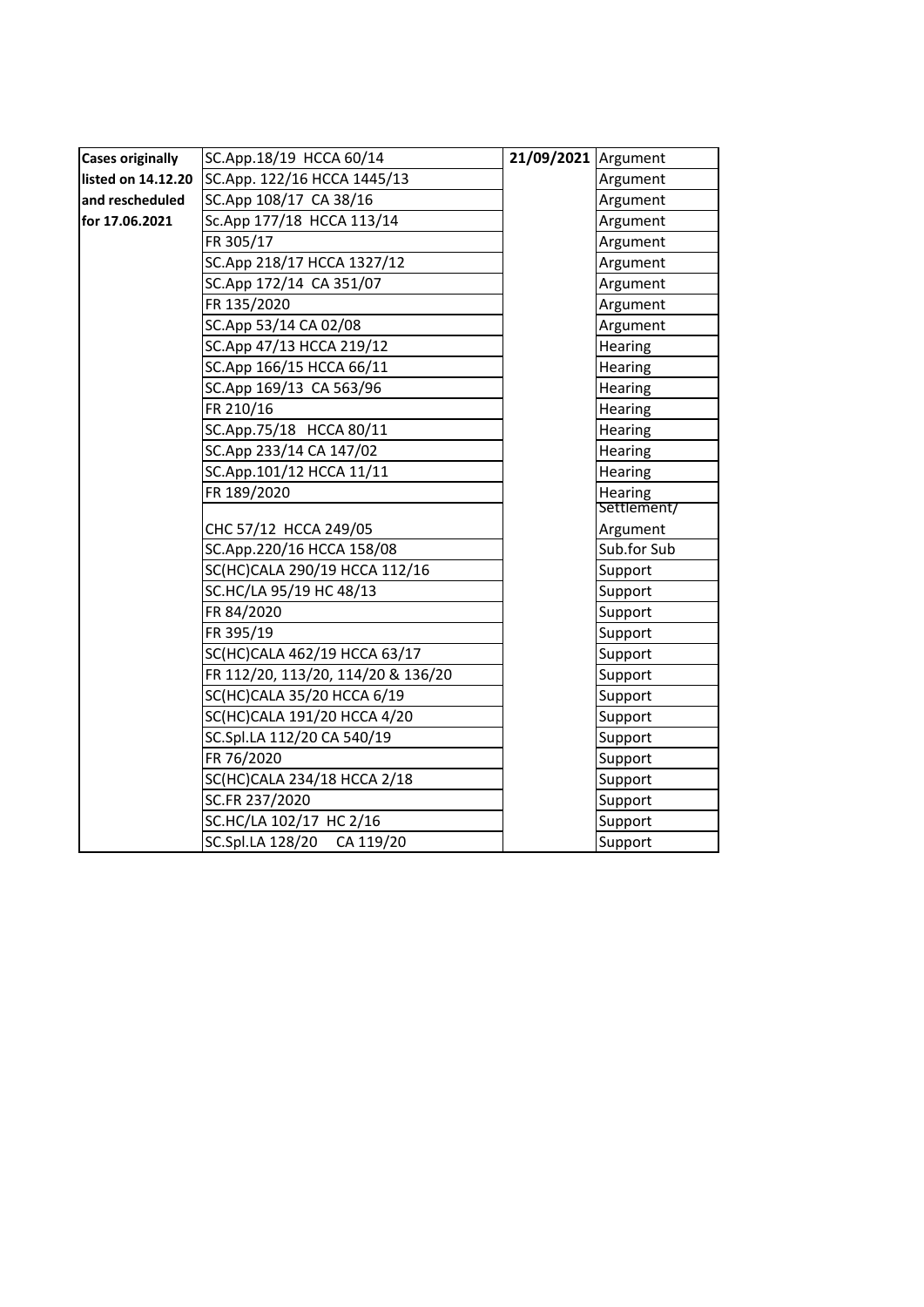|                         | FR 545/11                       | 22/09/2021 Argument |                |
|-------------------------|---------------------------------|---------------------|----------------|
| <b>Cases originally</b> |                                 |                     |                |
| listed on 15.12.20      | FR 254/16                       |                     | Argument       |
| and rescheduled         | SC.App 82/17 CA 986/98          |                     | Argument       |
| for 18.06.2021          | SC.App 192/15 HCCA 44/09        |                     | Argument       |
|                         | SC.App 159/14 HCCA 83/08        |                     | Argument       |
|                         | SC.App 225/14 HC 24/11          |                     | Argument       |
|                         | SC.App 40/15 HCCA 736/10        |                     | Argument       |
|                         | SC.App 179/17 HCCA 67/11        |                     | Argument       |
|                         | FR 391/13                       |                     | Argument       |
|                         | SC.App 39/18 CA 49/06           |                     | Argument       |
|                         | FR 155/11                       |                     | Argument       |
|                         | SC.App 125/14 HCCA 84/03        |                     | Hearing        |
|                         | FR 187/16                       |                     | <b>Hearing</b> |
|                         | SC.App 85/18 HCCA 58/14         |                     | <b>Hearing</b> |
|                         | SC.App 200/18 HC(Civil) 100/15  |                     |                |
|                         | SC.App 200A/18 HC(Civil) 101/15 |                     | Hearing        |
|                         | SC.App 200B/18 HC(Civil) 89/06  |                     |                |
|                         | SC.App 200C/18 HC(civil) 89/16  |                     |                |
|                         | FR 591/12                       |                     | Hearing        |
|                         | SC(HC)CALA 117/18 HCCA 01/16    |                     | Support        |
|                         | SC(HC)CALA 166/20 HCCA 37/18    |                     | Support        |
|                         | SC.HC/LA 59/20 HC 268/13        |                     | Support        |
|                         | SC.Spl.LA 416/19 CA 12/07       |                     | Support        |
|                         | SC(HC)CALA 136/20 HCCA 286/15   |                     | Support        |
|                         | SC.Spl.LA 233/19 CA 1175/20     |                     | Support        |
|                         | Sc.Spl.LA 30/2020 CA 6/08       |                     | Support        |
|                         | SC.Spl.LA 133/2020 CA 117/15    |                     | Support        |
|                         | SC.Spl.LA 160/20 CA 1222/2000   |                     | Support        |
|                         | FR 266/2020                     |                     | Support        |
|                         | SC.Spl.LA 136/20 with 133/20    |                     |                |
|                         | CA 106/2012                     |                     | Support        |
|                         | SC.HC/LA 35/20 HC(Civil) 150/12 |                     | Support        |
|                         | SC(HC)CALA 274/2020 HCCA 15/17  |                     | Support        |
|                         | SC(HC)CALA 275/2020 HCCA 16/17  |                     | Support        |
|                         | SC(HC)CALA 277/19 HCCA 43/17    |                     | Support        |
|                         | SC.Spl.LA 202/2020 CA 182/13    |                     | Support        |
|                         | SC.HC/LA 98/20 HC.ALT 3/19      |                     | Support        |
|                         | SC.HC/LA 94/20 CHC 75/14        |                     | Support        |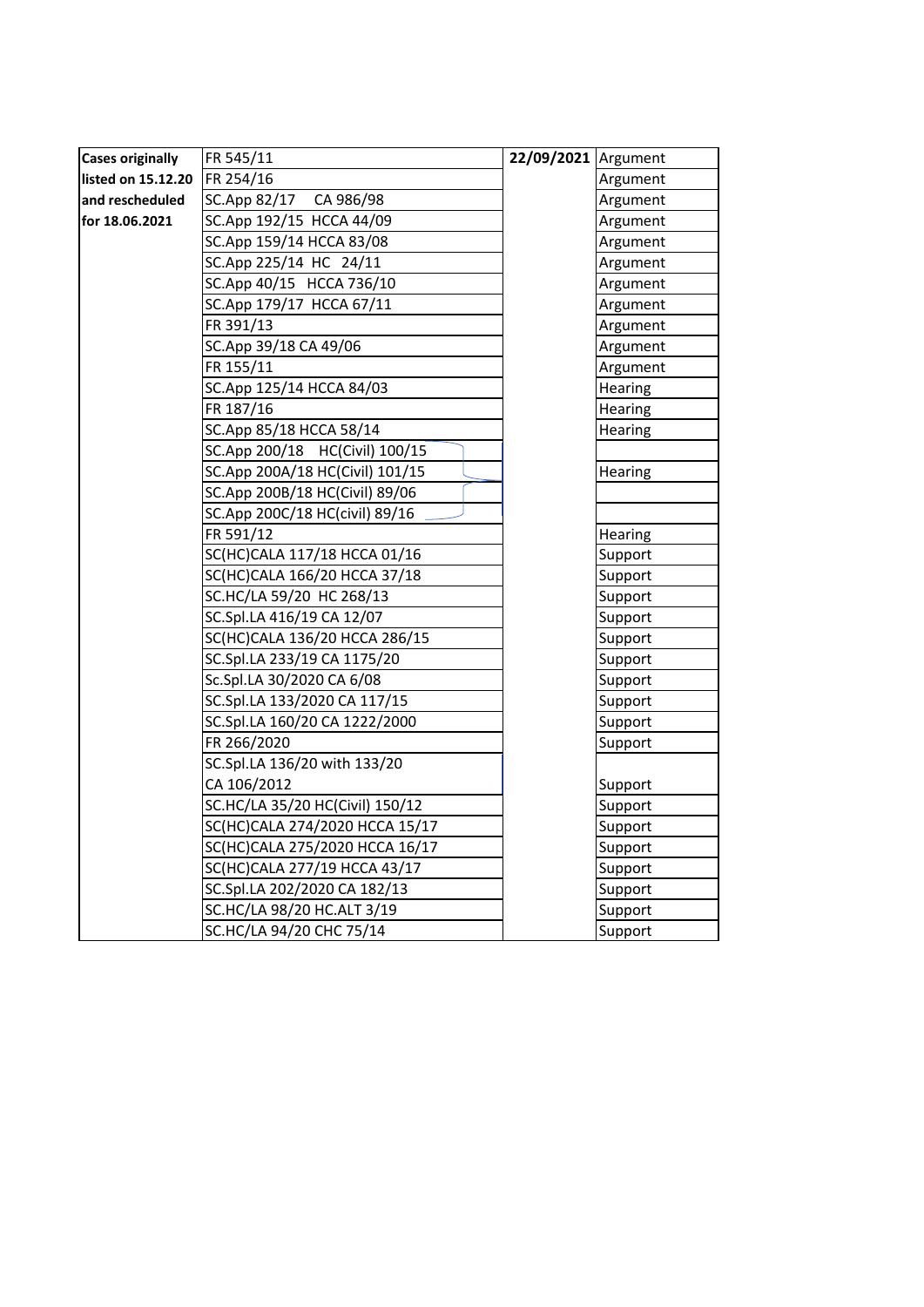| <b>Cases originally</b> | FR 123/13                      | 23/09/2021 Argument |                |
|-------------------------|--------------------------------|---------------------|----------------|
| listed on 16.12.20      | FR 274/16                      |                     | Argument       |
| and rescheduled         | SC.App 01/16 CA 111/99         |                     | Argument       |
| for 21.06.2021          | FR 275/14                      |                     | Argument       |
|                         | CHC 69/13 HC(Civil) 4/10       |                     | Argument       |
|                         | SC.App 54/16 HCCA 30/09        |                     | Argument       |
|                         | SC.App 212/17 CA 2084/04       |                     | Argument       |
|                         | FR 330/15                      |                     | Argument       |
|                         | SC.App 152/16 HCCA 38/14       |                     | Hearing        |
|                         | SC.App 31/2020 HCCA 32/17      |                     | <b>Hearing</b> |
|                         | SC.App 132/19 HCCA 24/14       |                     | <b>Hearing</b> |
|                         | Sc.Contempt 4/19               |                     | Inquiry        |
|                         | SC.App 129/16 HCCA 103/09      |                     | Sup. For Sub   |
|                         | SC.Spl.LA 50/2020 CA 310/14    |                     | Support        |
|                         | SC.Spl.LA 48/18 CA 120/05      |                     | Support        |
|                         | SC(HC)CALA 140/15 HCCA 153/09  |                     | Support        |
|                         | SC(HC)CALA 439/18 HCCA 9/17    |                     | Support        |
|                         | SC.Spl.LA 412/19 HC 57/17      |                     | Support        |
|                         | SC(HC)CALA 177/20 HCCA 148/16  |                     | Support        |
|                         | FR 150/19                      |                     | Support        |
|                         | FR 21/2020                     |                     | Support        |
|                         | SC.HC/LA 96/19 CHC 229/18      |                     | Support        |
|                         | SC(HC)CALA 283/2020 HCCA 12/17 |                     | Support        |
|                         | CHC 01/2017 HCCA 293/11        |                     | Support        |
|                         | SC.Spl.LA 153/20 CA 276/14     |                     | Support        |
|                         | SC.Spl.LA 154/20 CA 294/14     |                     | Support        |
|                         | SC.Spl.LA 377/18 HC 5151       |                     | Support        |
|                         | SC.Spl.LA 70/19 CA 321/18      |                     | Support        |